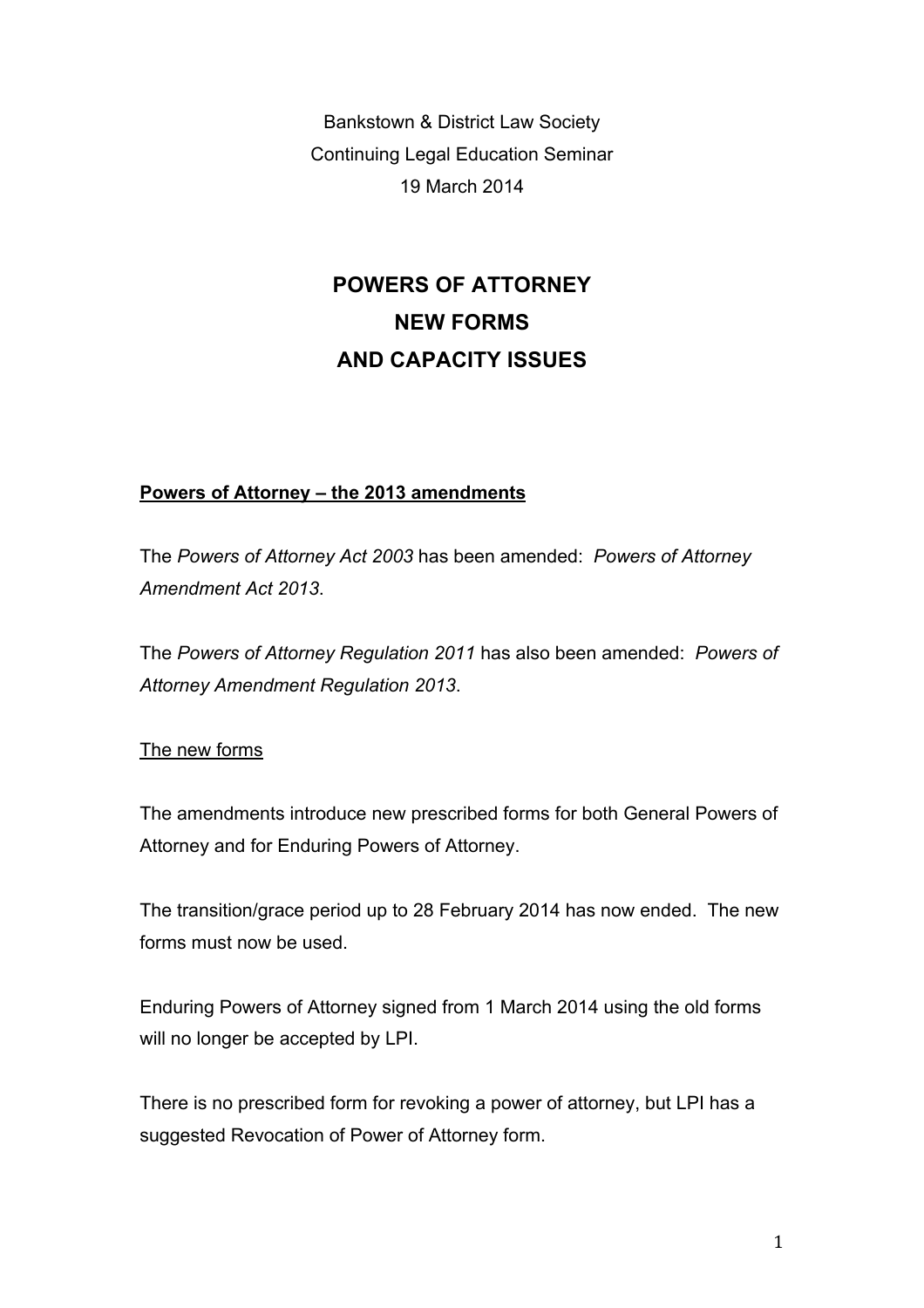#### Legislative changes

There are a number of noteworthy changes to the Act.

Section 33 now gives the Tribunal (NCAT) power to review the revocation of a power of attorney.

The new section 45A specifically provides for one or more substitute attorneys on terms which may be set out in the instrument creating the power of attorney. A substitute attorney appointed under an enduring power of attorney does not take effect until the substitute attorney accepts the appointment by signing.

The provisions in section 46 dealing with joint attorneys have been amended. Previously, if a power of attorney appoints 2 or more persons as joint attorneys, the power of attorney is terminated if the office of one or more of the attorneys becomes vacant. The amendments now clarify that the power of attorney is not terminated if:

(a) the power of attorney provides otherwise, and

(b) at least one of the attorneys or a substitute attorney remains in office.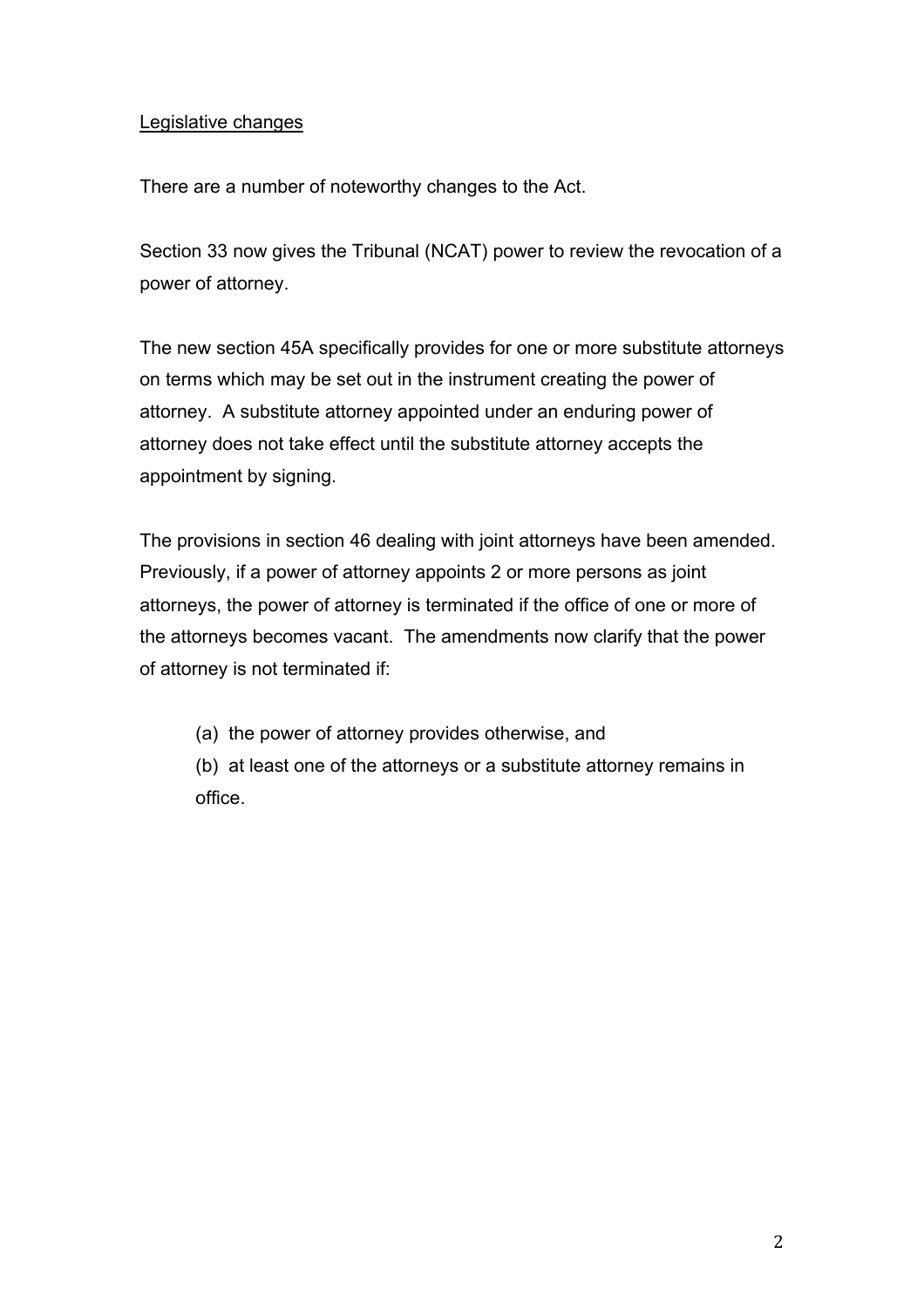#### **Capacity Issues**

The Law Society has published *Client Capacity Guidelines*. The Guidelines note the fundamental proposition that as legal practitioners we are creatures of instructions:

The basis of the solicitor-client relationship is that the former act on the instructions of the latter. It is in the nature of professional advice that the solicitor will explain the options and their likely outcomes and advise which is best. Nevertheless, the ultimate decision as to what to do rests with the client as an autonomous citizen.

An incompetent client cannot instruct a solicitor (or enter into a contract such as a costs agreement), and a solicitor should not follow such purported instructions.

#### Some authorities on capacity

In *Scott v Scott* [2012] NSWSC 1541 Lindsay J said at [173]:

First, the instrument at the heart of the controversy is and was at all material times governed, largely but not exclusively, by a statute; specifically, the Powers of Attorney Act 2003. Secondly, as confirmed by s 7, that Act "does not affect the operation of any principle or rule of the common law or equity in relation to powers of attorney except to the extent that [the Act] provides otherwise, whether expressly or by necessary intention". Thirdly, there is no statutory definition of the expression "mental capacity to make a valid power of attorney" found in the provisions of the Act (including s 36) governing a challenge to the validity of a power of attorney. Fourthly, the concept of "mental capacity" in the context of the Act is informed by the concept of "mental capacity" under the general law: *Szozda v Szozda* [2010] NSWSC 804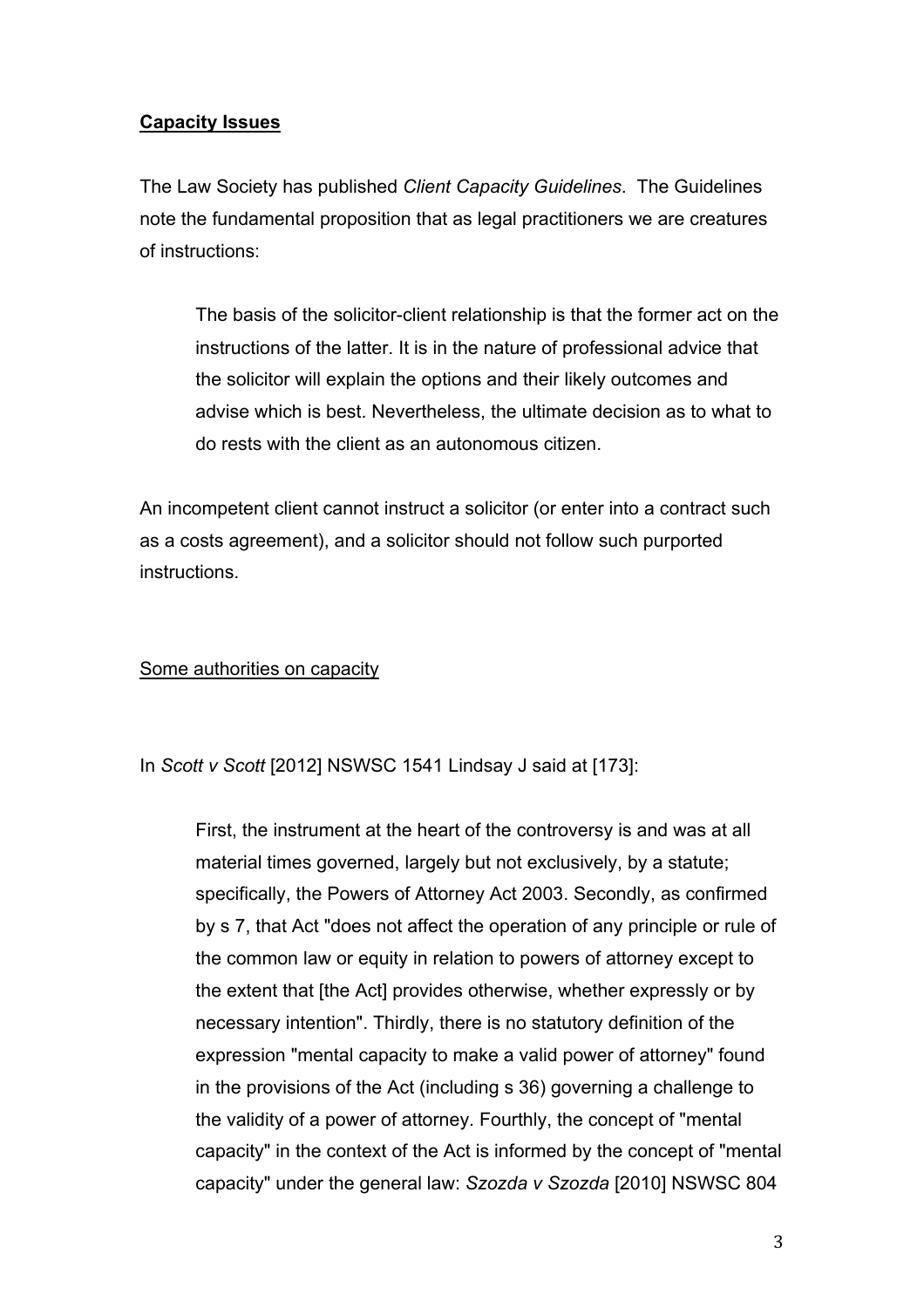at [12]-[19] and [27]-[42]. Fifthly, the question of "mental capacity to make a valid power of attorney" must, in each case, be directed to the terms, and process of execution, of the particular instrument under review: *Gibbons v Wright* (1954) 91 CLR 423 at 437-438.

Barrett J (as he then was) said in *Szozda v Szozda* [2010] NSWSC 804:

32 It seems to me that different considerations attend a decision to grant a general power of attorney without reference to any foreshadowed transaction and as a means of catering for the possibility that the donor might be unavailable or unable to act at some undefined future time when action is needed. The donor is prescribing no dispositions. He or she has no need to appreciate the extent and nature of moral claims and the extent and nature of the property available to meet them. Because no particular transaction is in contemplation, there is no specific dealing to be assessed as an indispensable concomitant of the giving of the power of attorney. The only matter that can sensibly become the subject of assessment is the creation of the power of attorney itself, for use as and when the need may arise in the future. It is the nature of that act (by which I mean to include its ramifications and consequences) that the donor must sufficiently understand. That, as I apprehend matters, is what is required by what was said by Dixon CJ, Kitto J and Taylor J in *Gibbons v Wright* (above) at 437-438:

"[T]he mental capacity required by the law in respect of any instrument is relative to the particular transaction which is being effected by means of the instrument, and may be described as the capacity to understand the nature of that transaction when it is explained."

4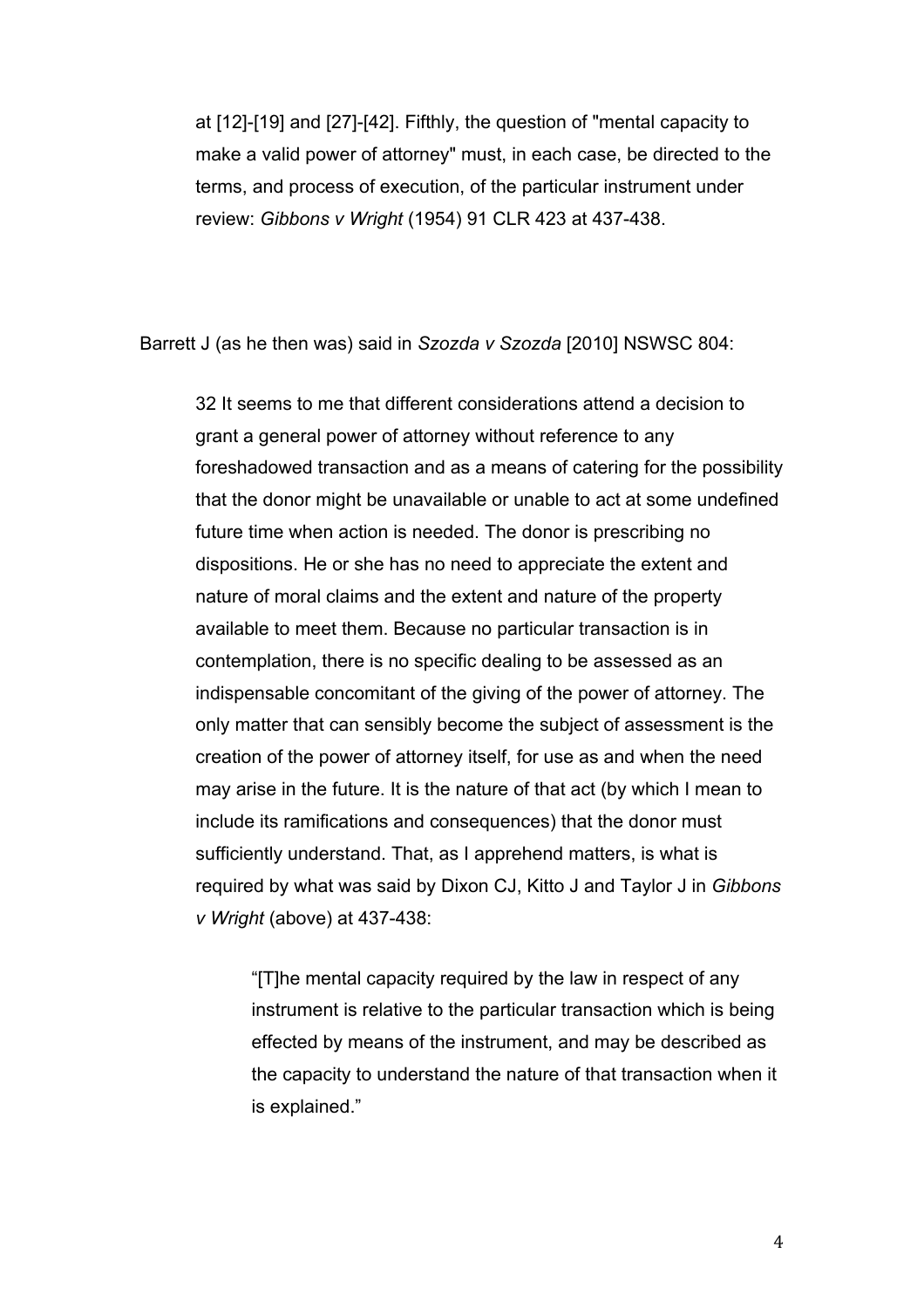Campbell JA (with whom Basten JA and Handley A-JA agreed) said in *Guthrie v Spence* [2009] NSWCA 369 at [174]:

"Under the general law there is no single test for capacity to perform legally valid acts – rather, capacity is decided, in relation to each particular piece of business transacted, by reference to whether the person has sufficient mental ability *'to be capable of understanding the general nature of what he is doing by his participation'*, and concerning any legal instrument *'is relative to the particular transaction which is being effected by means of the instrument, and may be described as the capacity to understand the nature of that transaction when it is explained*': *Gibbons v Wright* (1954) 91 CLR 423 at 437–8 per Dixon CJ, Kitto and Taylor JJ. Thus, capacity of both children and adults to give evidence is dependent, in broad terms, on being able to understand the nature and significance of the task that is involved in giving evidence: Heydon, *Cross on Evidence*, 7th Australian edition, (2004), para [13050]-[13065], pp 376-83. Capacity to consent to medical treatment depends on the ability of the person in question to understand fully what is proposed: *Secretary, Department of Health and Community services v JWB (Marion's Case)* (1992) 175 CLR 218 at 237-8. The familiar test of testamentary capacity laid down in *Banks v Goodfellow* (1870) LR 5 QB 549 and *Re Estate of Hodges; Shorter v Hodges* (1988) 14 NSWLR 698 is dependent on being able to carry out the particular tasks involved in understanding and evaluating the matters that need to be taken into account in deciding what one's testamentary dispositions will be. Capacity to marry is dependent on being able to understand the nature of the relationship of marriage: *In the Estate of Park; Park v Park* [1954] P 89; *Sheffield City Council v E* [2004] EWHC 2808 (Fam); [2005] Fam 326."

In *Ranclaud v Cabban* (1988) NSW Conv R 55-385 at 57,548, Young J noted:

"A solicitor is not the alter ego of a litigant. Generally speaking, however, a person retains a solicitor to advise one and one reserves to oneself the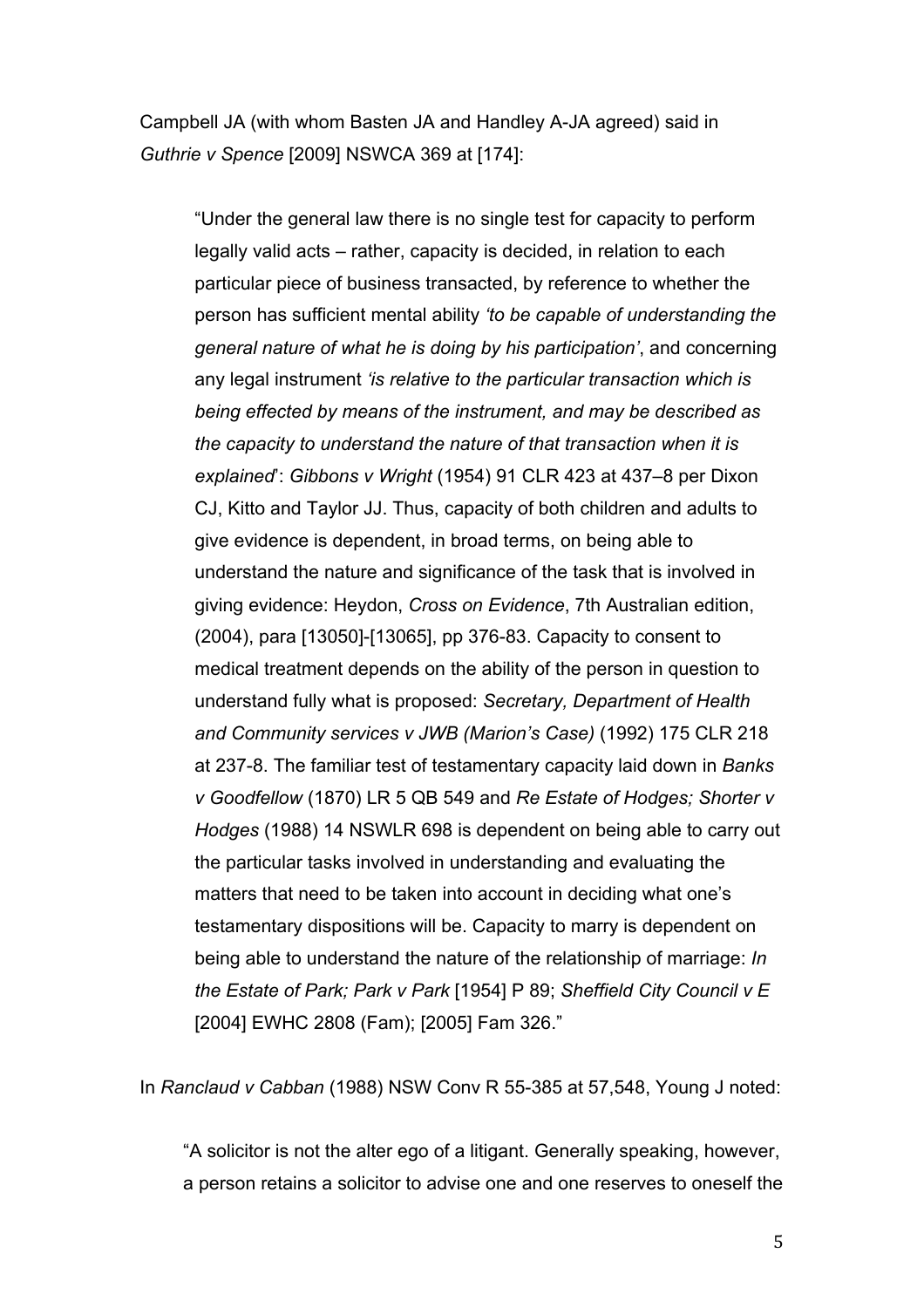ultimate power of making decisions after receiving the solicitor's advice ... Further so far as Powers of Attorney are concerned whilst it may be one thing to be aware that a person under a Power of Attorney may act on one's behalf, where the Power, as in the present case, is a general Power under sec. 163B and Sch. VII of the Conveyancing Act 1919. Such a power permits the donee to exercise any function which the donor may lawfully authorise an attorney to do. When considering whether a person is capable of giving that sort of power one would have to be sure not only that she understood that she was authorising someone to look after her affairs but also what sort of things the attorney could do without further reference to her. "

In the English case of *Re K* (1988) 1 Ch 310 at 316, the Court referred to the understanding which a person should have to be capable of making a power of attorney as follows:

"Firstly, (If such be the terms of the power) that the attorney will be able to assume complete authority over the donor's affairs. Secondly, (If such be the terms of the power) that the attorney will in general be able to do anything with the donor's property which he himself could have done. Thirdly, that the authority will continue if the donor should be or become mentally incapable. Fourthly, that if he should be or become mentally incapable, the power will be irrevocable without confirmation by the court."

At law, there is a "presumption of sanity" in the sense that the onus falls on the party seeking to establish that a person lacked capacity and that a particular transaction should be set aside: see *Szozda v Szozda* [2010] NSWSC 804 at [20]-[26].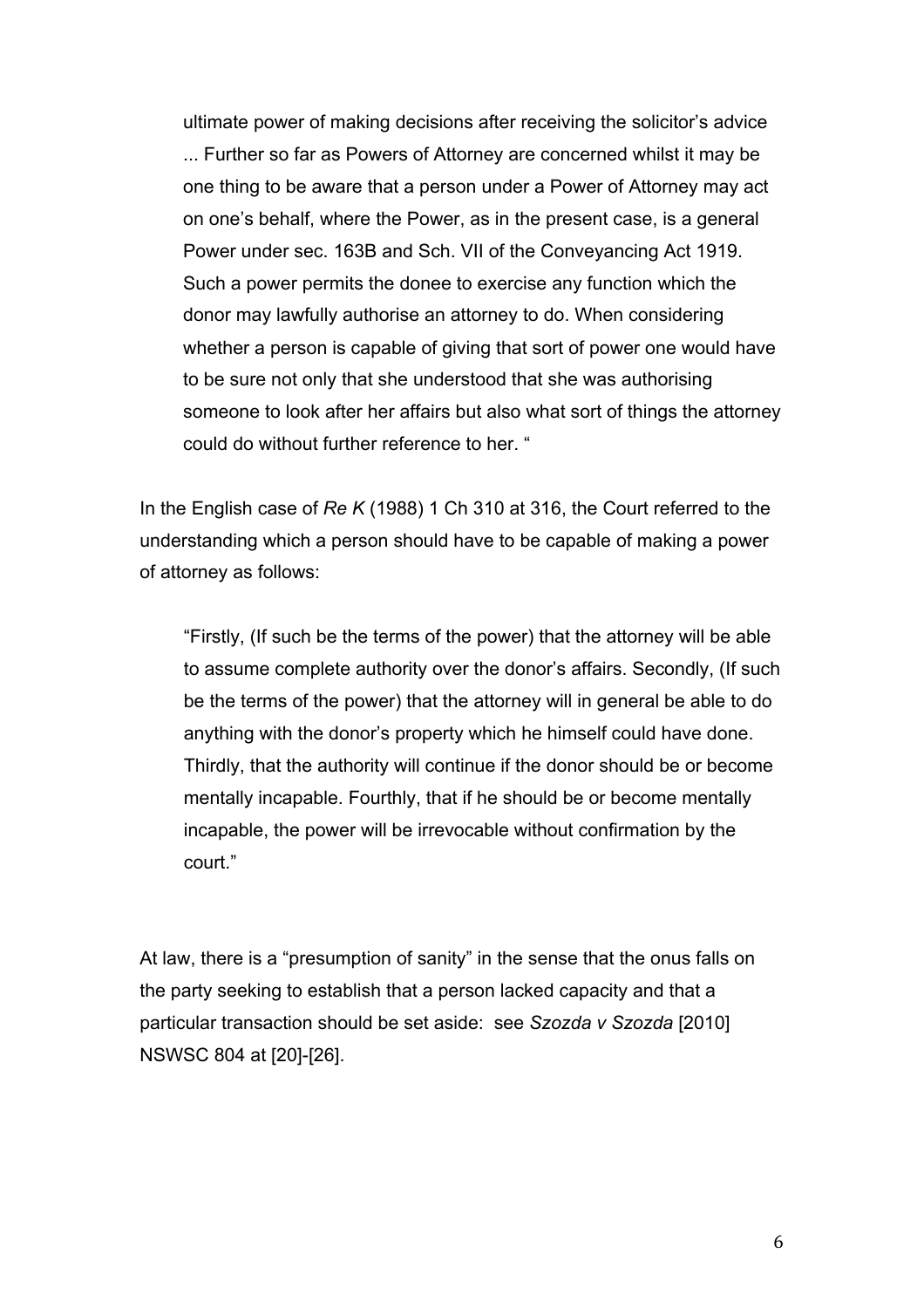## Dealing with Powers of Attorney and capacity issues in practice

Legal practitioners should be careful not to *presume* incapacity because of a client's disability, age, illness or other presenting factor. There is a presumption that a person of full age is capable of managing his or her affairs: *Murphy v Doman* [2003] NSWCA 249; (2003) 58 NSWLR 51 at [36] per Handley JA.

Legal practitioners routinely make judgments that a client has capacity to give them instructions.

But it can be crucial to satisfy yourself that the person does have the requisite capacity.

If a real question develops, the question whether or not the person had capacity to make a particular decision will be decided by a court or tribunal. The evidence which might be considered in such a case may come a variety of sources, including a legal practitioner.

A decision that a person did not have capacity may have professional and other consequences for a solicitor who witnessed that person sign a document.

Beware the nodding client. Question whether you can be satisfied by reading or explaining a document to a client and then asking "*Do you understand*?" to which the client responds "*Yes I do*".

Did the client understand the nature of the power of attorney and the ramifications and consequences of appointing an attorney? This might be better judged after having a client explain back to you in the client's own words what their understanding is.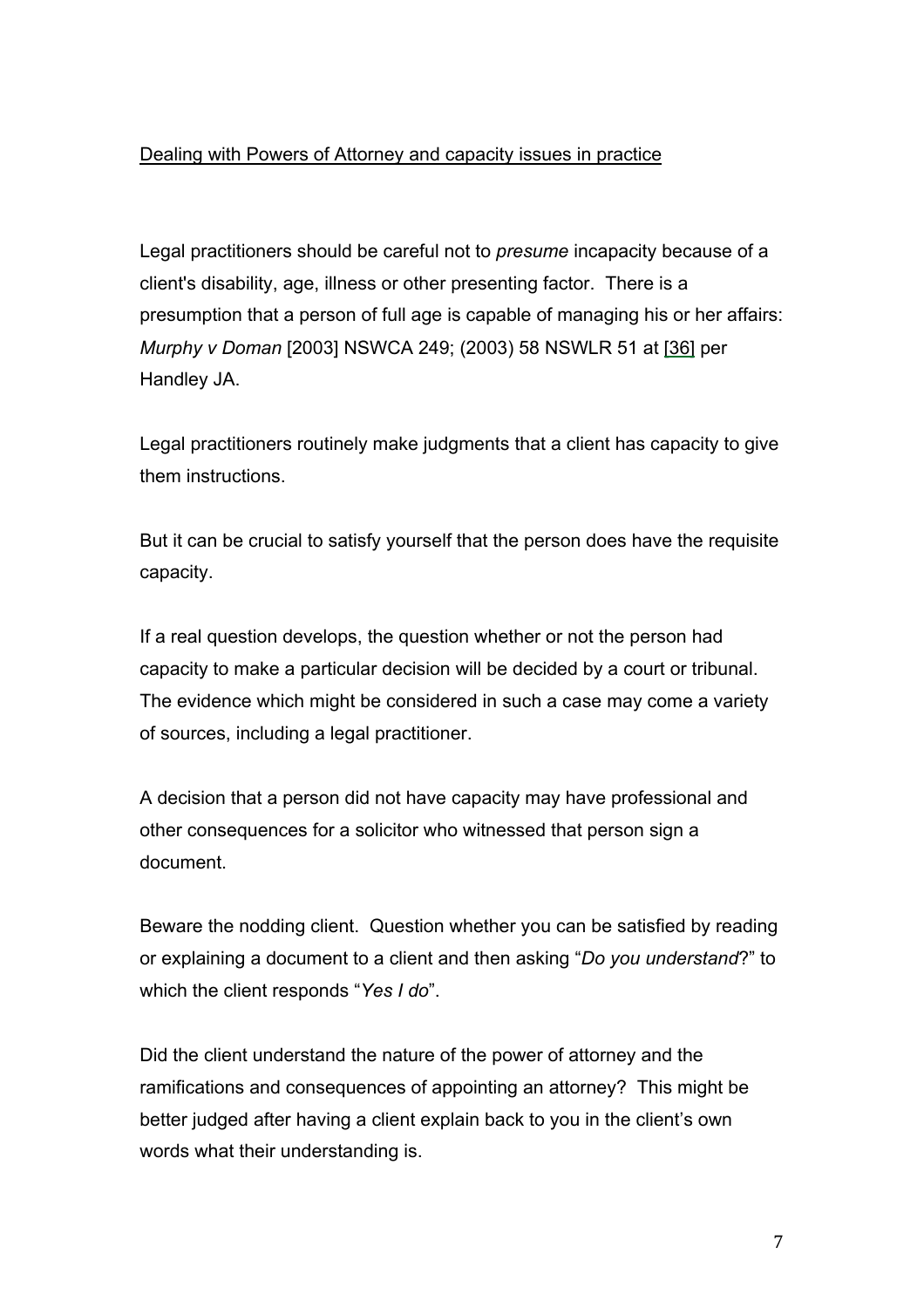And make detailed file notes. You might be a witness.

If capacity, in the relevant sense, is absent when a power of attorney is granted, the general law position is that the power of attorney is void: *McLaughlin v Daily Telegraph Newspaper Co Ltd (No 2)* [1904] HCA 51; (1904) 1 CLR 243.

Section 17 of the Powers of Attorney Act states (inter alia) that a power of attorney is not ineffective only because any act within the scope of the power is of such a nature that it was beyond the understanding of the principal through mental incapacity at the time the power is given.

Divisions 3 and 4 of Part 5 contain provisions that enable the Supreme Court to confirm the operation of a power of attorney despite the mental incapacity of the principal at the time the power is given. The Court must be satisfied that it would be in the best interests of the principal to do so or that it would better reflect the wishes of the principal. And the power is discretionary.

The Law Society has a practice guideline *When a client's capacity is in doubt. A Practical Guide for Solicitors* 2009. It is said that it is currently under review. It contains further information for practitioners confronted with concerns about a client's capacity in various situations as well as tips, including where to refer for a formal assessment of a client's capacity.

The Law Society has also published *Guidelines for solicitors preparing an enduring power of attorney*. Note it is dated December 2003 and may be a little dated.

A solicitor may be asked by a client to prepare an enduring power of attorney and/or to complete the certificate attached to the enduring power of attorney.

In both cases, the solicitor has an obligation under the Act to explain the nature and effect of the enduring power of attorney to the donor and to be satisfied that the donor has the mental capacity to make the enduring power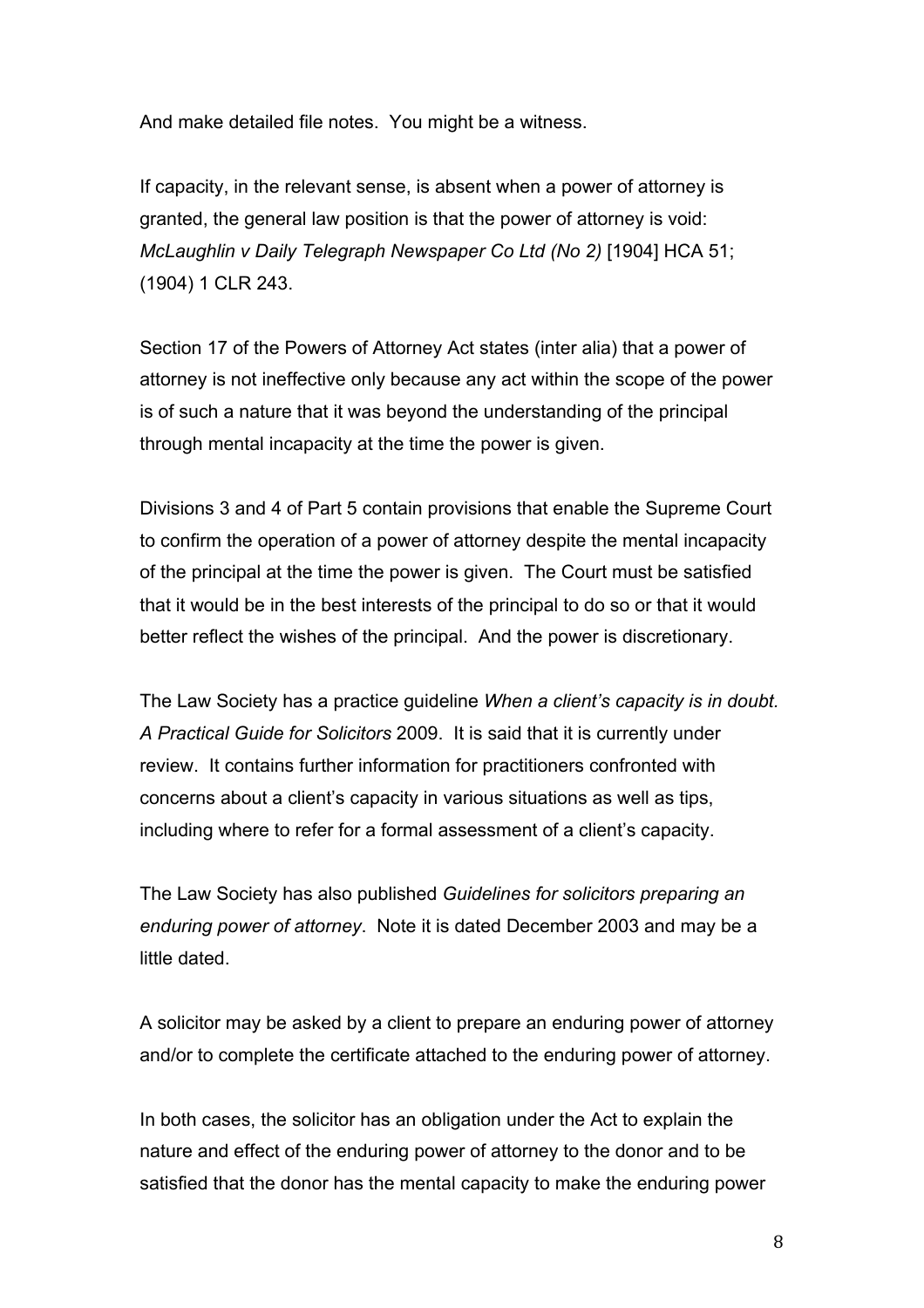of attorney. The *Powers of Attorney Act* requires that an enduring power of attorney must have endorsed or attached to it a certificate completed by a prescribed witness, including a solicitor (or barrister), in which the prescribed witness states that they:

- 1. Explained the effect of the instrument to the donor before it was signed; and
- 2. The donor appeared to understand the effect of the power of attorney.

A solicitor should only complete this certificate if the solicitor has explained the effect of the power of attorney to the donor directly. The explanation should be made directly to the donor and not to third parties purporting to act on the donor's behalf.

It is not sufficient for the solicitor to simply explain the effect of the power of attorney to the donor. The solicitor must also be satisfied that the donor appeared to understand the explanation about the effect of the power of attorney before the solicitor can sign the required certificate.

The guidelines suggest the types of matters which a solicitor should canvass with a client in explaining the effect of a power of attorney together with the steps which a solicitor should take to be satisfied that the donor appeared to understand this explanation, especially where this may be in doubt.

• *Who is the client?*

Where a solicitor is instructed to prepare an enduring power of attorney the donor is the client. In carrying out the terms of the power, the client's interests are paramount and remain so after the client has become mentally incapable.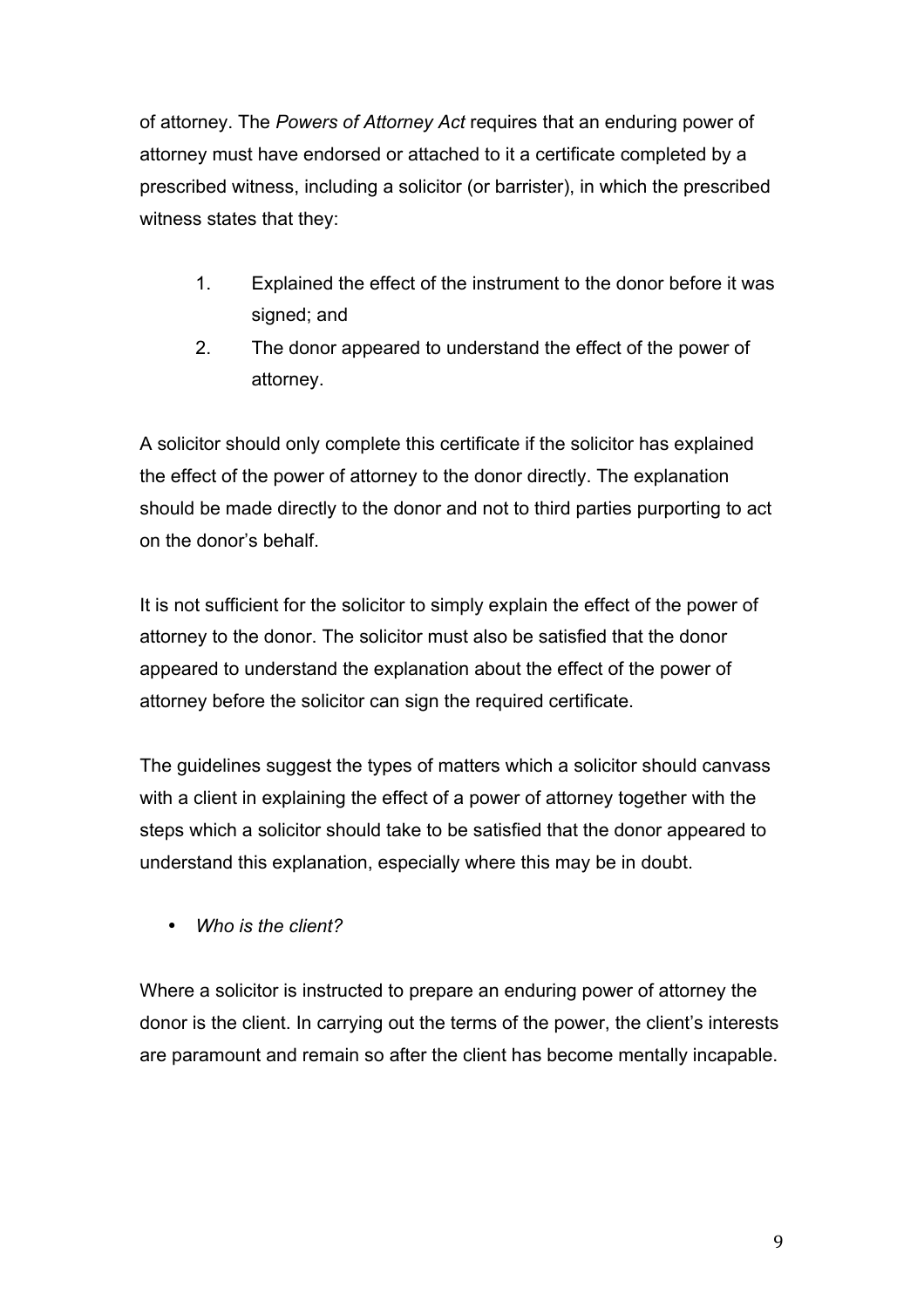# • *Taking instructions*

The solicitor should personally attend the client to obtain instructions for the granting of the power of attorney. This is particularly so in any of the following cases where:

- (i) instructions are communicated by a third party, whether or not related to the client,
- (ii) there is no written instruction or confirmation of instructions signed by the client,
- (iii) the client is of advanced age, or is hospitalized or resides in a nursing home,
- (iv) the client is suffering any physical disability, or a condition raising the question of mental capacity.

The solicitor should seek instructions directly from the donor and advise the donor in the absence of the proposed attorney.

If the solicitor suspects that instructions may have been given under duress or undue influence, further enquiries must be made and these suspicions allayed before accepting instructions.

The guidelines stipulate that solicitor **must not** accept instructions where the solicitor is aware that the donor does not have capacity to grant the enduring power of attorney.

If you think a capacity assessment is desirable, this should be raised with the client and explained in terms of protecting the client's best interests to ensure that the power of attorney is validly made.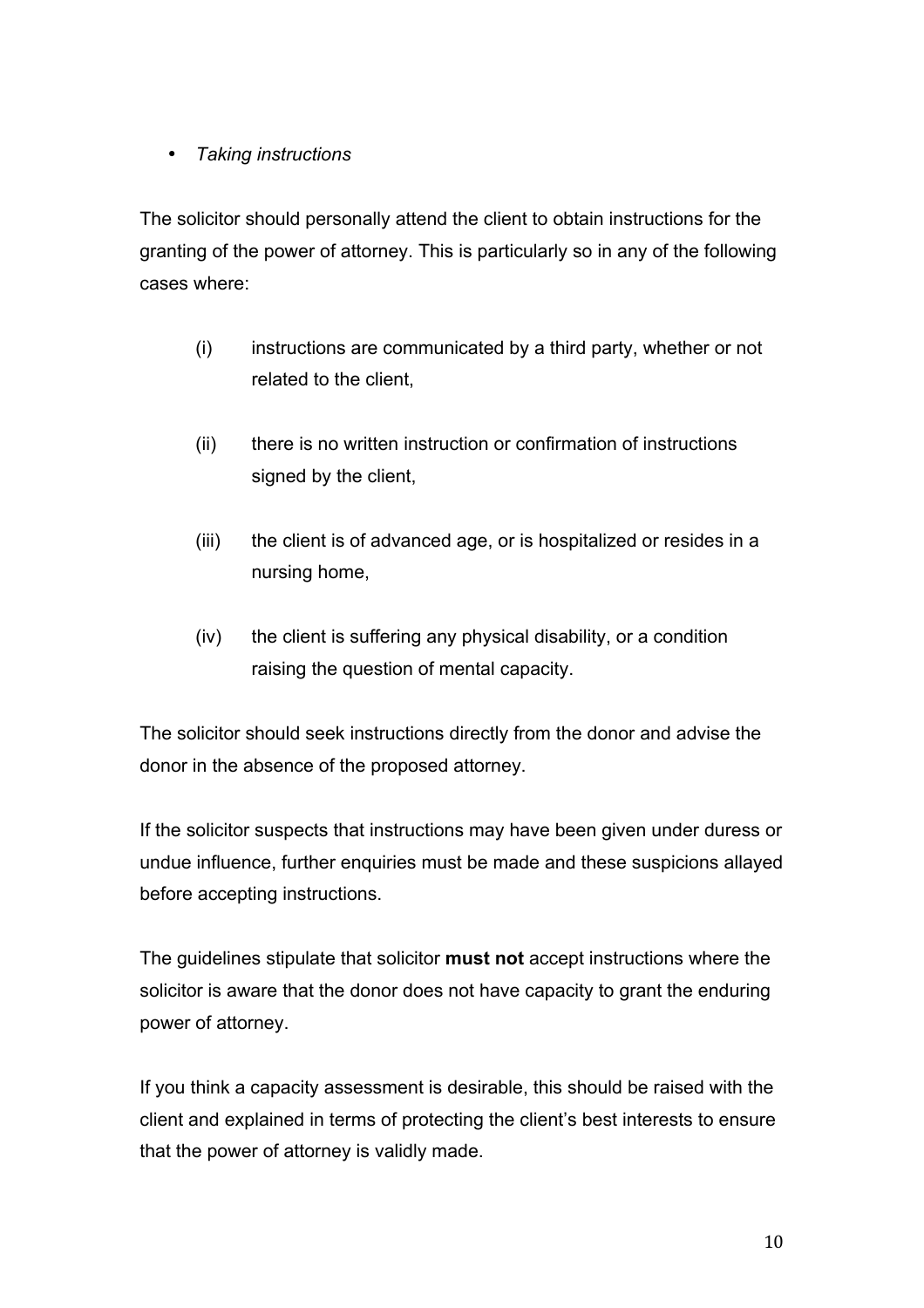• *Giving advice to the donor*

The extent of advice given to a client about a power of attorney will vary according to the needs of the client and the circumstances of each particular case. However, there are certain fundamental matters which should be explained to the client and which the client must understand in order to competently grant an enduring power of attorney.

In view of the powers and responsibilities conferred on the attorney, the matters to be explained and understood are:

- (i) the donor may, in the document, specify or restrict the power to be given to the attorney and may instruct the attorney about the exercise of the powers;
- (ii) the power begins when authorized by the donor and accepted by the attorney or when the donor loses their mental capacity if this is specified, or at such other time as provided in the instrument;
- (iii) subject to any directions contained in the power, the attorney will be able to do anything with the donor's property which the donor could have done;
- (iv) the types of actions or things the attorney will be authorised to do by the power of attorney without further reference to the donor;
- (v) the donor may revoke the enduring power of attorney at any time when they have the mental capacity to do so;
- (vi) the power the donor has given continues even if the donor subsequently loses their mental capacity;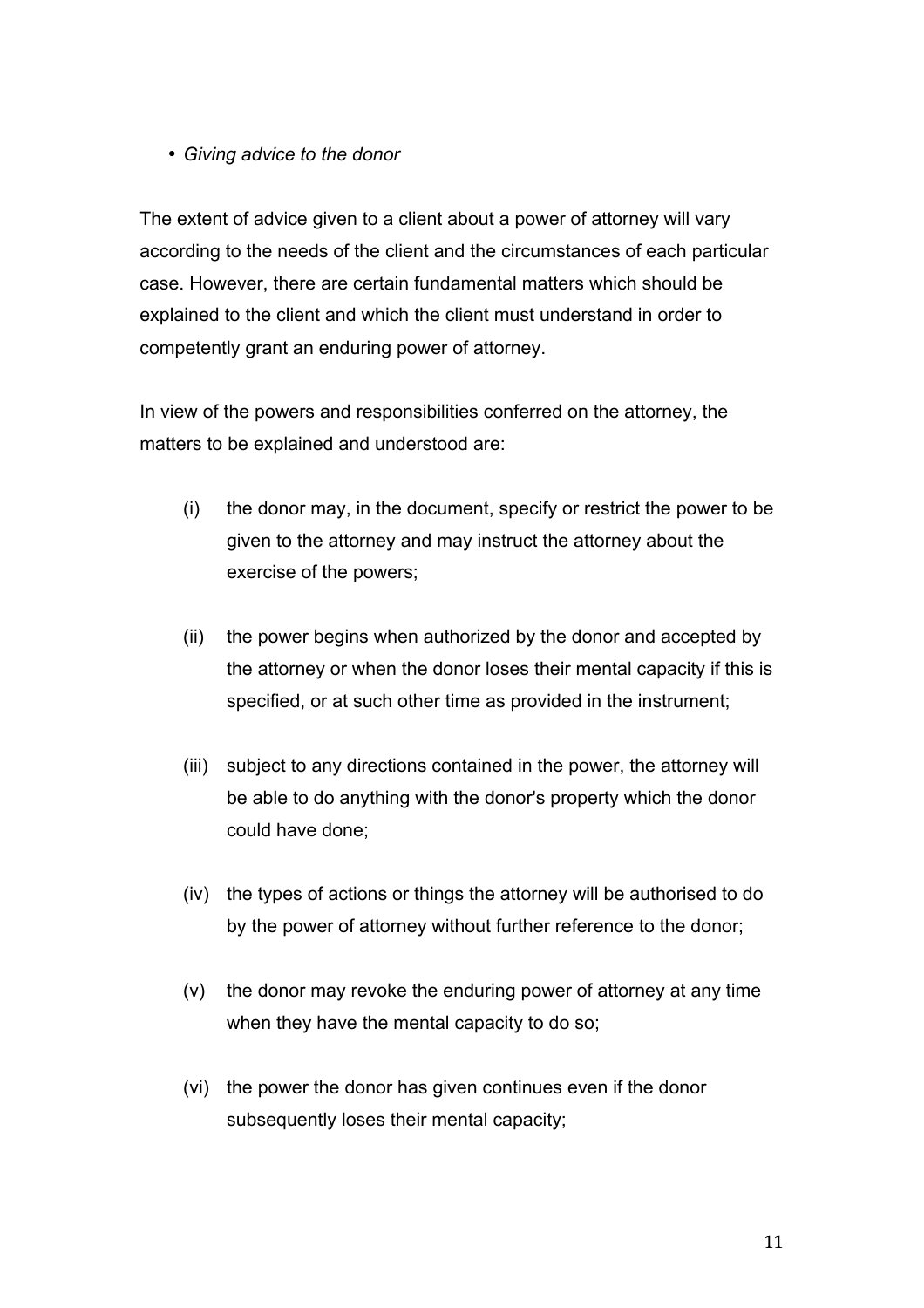- (vii) the donor is unable to oversee the use of the power if they subsequently lose mental capacity.
- *Informing the attorney of his or her power and duties*

Solicitors may be in a position to also inform the attorney of the powers and duties that arise when the attorney accepts that role under an enduring power of attorney. It will be of benefit to the donor if the attorney is aware of his or her responsibilities. Such responsibilities include:

- (i) obeying the donor's instructions. These instructions may be given in contemplation of granting the enduring power of attorney, at the time of granting the enduring power of attorney or after granting the power of attorney provided the donor still has capacity. Such instructions should be in writing if possible and preferably separate from the power of attorney itself.
- (ii) protecting the interests of the donor and acting in their best interests keeping the donor's and the attorney's funds separate.
- (iii) not giving gifts or conferring a benefit on themselves or a third party unless expressly authorised to do so by the power of attorney. The power of attorney may authorise the attorney to give particular types of gifts or benefits by the inclusion of one of the statutory "prescribed expressions" set out in Schedule 3 of the *Powers of Attorney Act* 2003. If the 'prescribed expression' is used, the attorney is only authorised to give the kinds of gifts or benefits which are listed in that Schedule. Such gifts or benefits must be reasonable in the circumstances, taking into account the donor's finances and the size of the donor's estate.
- (iv) keeping any property received on behalf of the donor in safekeeping.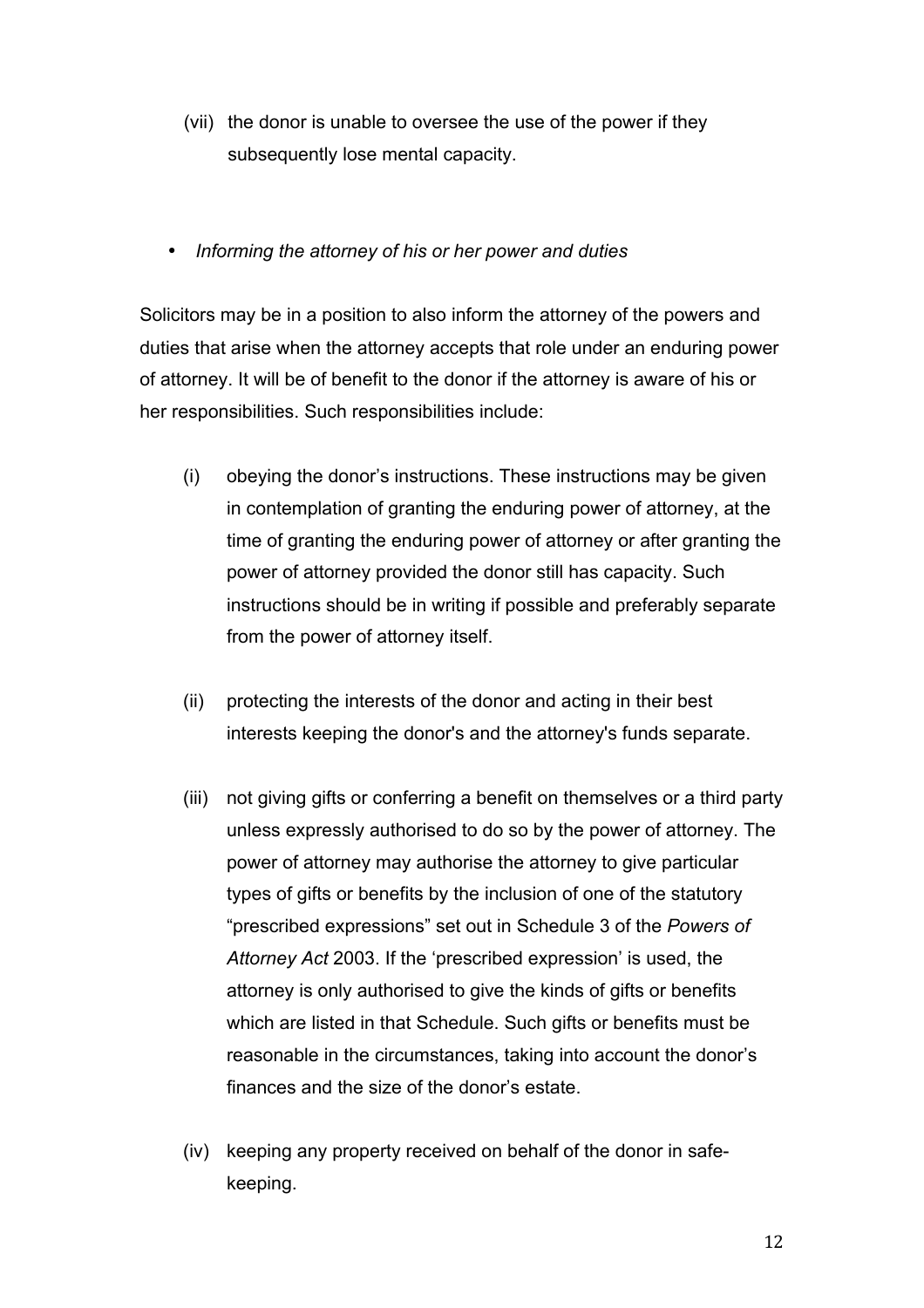- (v) keeping an adequate accounting of any dealings with the donor's assets.
- (vi) avoiding abusing his or her position as attorney to make a profit or causing a conflict between their duty to the donor and their own interests.
- *Where the solicitor is to be appointed the attorney*

If a solicitor is to be appointed attorney, Solicitors Rules, rule 12.4, which relates to wills, provides a useful model to assist in avoiding a conflict of interest:

12.4 A solicitor will not have breached this Rule merely by:

12.4.1 drawing a Will appointing the solicitor or an associate of the solicitor as executor, provided the solicitor informs the client in writing before the client signs the Will:

(i) of any entitlement of the solicitor, or the solicitor's law practice or associate, to claim executor's commission;

(ii) of the inclusion in the Will of any provision entitling the solicitor, or the solicitor's law practice or associate, to charge legal costs in relation to the administration of the estate; and

(iii) if the solicitor or the solicitor's law practice or associate has an entitlement to claim commission, that the client could appoint as executor a person who might make no claim for executor's commission.

12.4.2 drawing a Will or other instrument under which the solicitor (or the solicitor's law practice or associate) will or may receive a substantial benefit other than any proper entitlement to executor's commission and